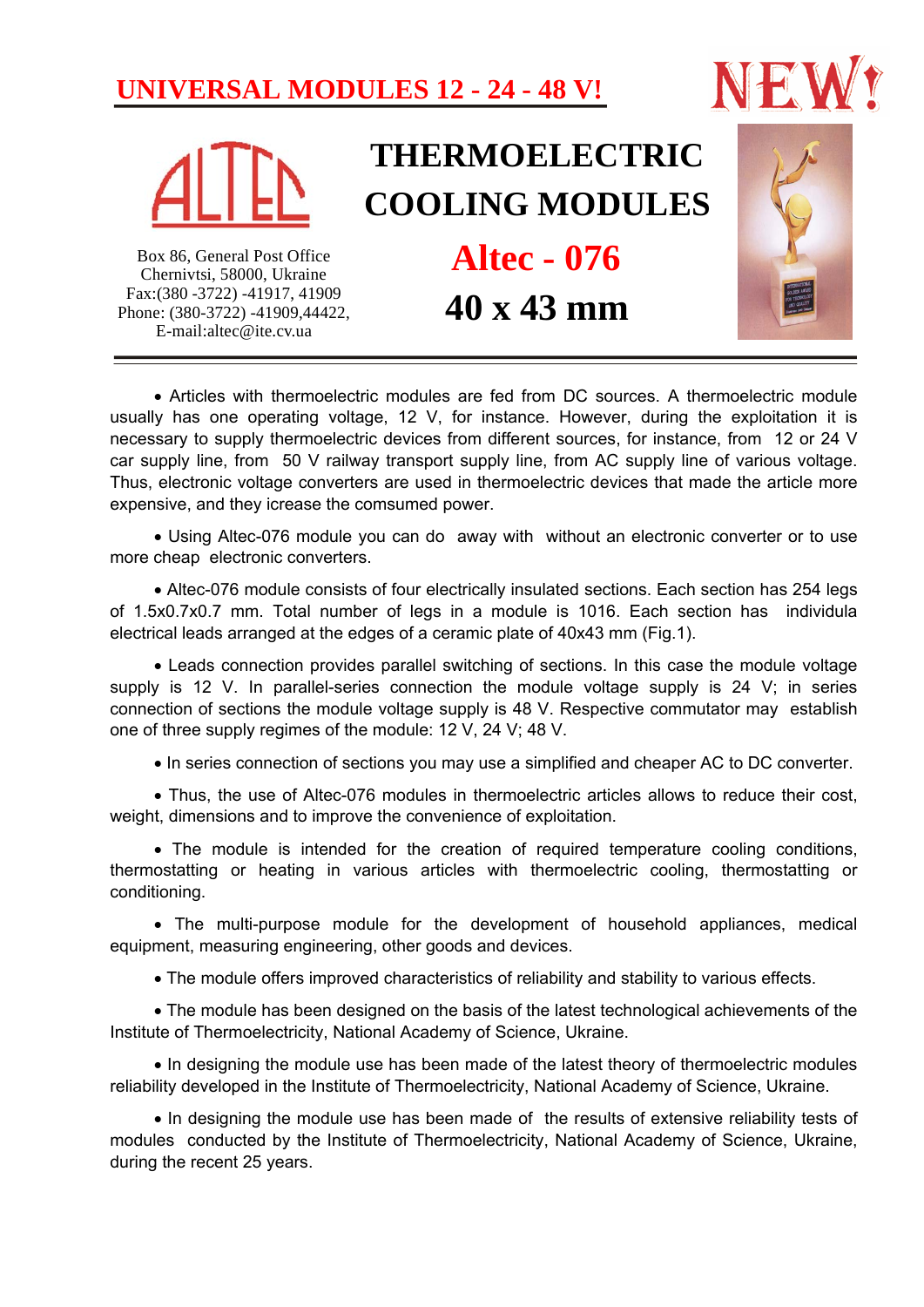Technologies of the Institute of Thermoelectricity were marked with the "International Golden Award for Technology and Quality".

 $\bullet$  The module utilizes high-quality  $A/2O_3$  ceramic plates.

The module utilizes commutating copper plates with anti-diffusion coatings.

 The module utilizes high quality thermoelectric materials of own production based on *Bi-Te-Se-Sb.* The materials have small-angle controlled unit crystaldisorientation that provides high figure of merit combined with increased mechanical strength.

• The module utilizes multi-layer anti-diffusion barriers 25 m thick providing high reliability and long service life.

 The modules utilize plastic commutating solders with controlled thickness which provide high resistance to cyclic temperature effects.

• The modules utilize special configuration of ceramic plates providing high resistance to cyclic temperature effects.

 The modules utilize efficient technologies for leg material joining with anti-diffusion barriers. The engagement strength reaches the leg material strength.

 The modules utilize highly efficient silicone sealants which have undergone multi-year tests under conditions of outer space, elevated humidity, etc.

• Basic parameters of modules:

- dimensions: 43x40x3,3 mm; (See Fig.1);



Fig.1.Diagram of a thermoelectric module

1 - module; 2 - electric contacts from sections;

3 - 40x40 ceramics plate; 4 - 43x40 ceramics plate;

 $T_c$  - temperature of ceramic plate 3 outside surface;

 $T_h$  - temperature of ceramic plate 4 outside surface.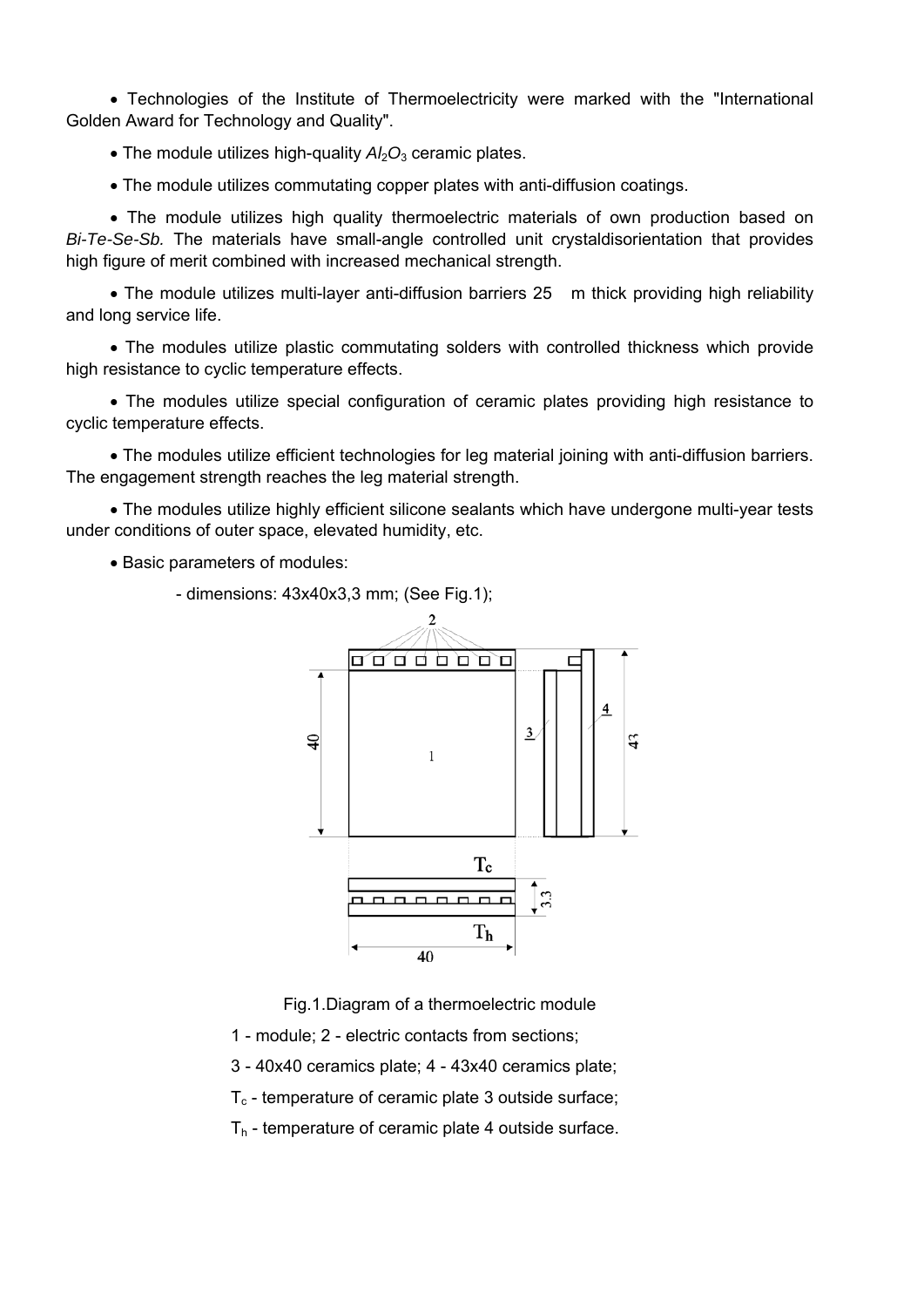- max. operating voltage  $U_{\text{max}}$  = 15 V; 30 V; 60 V;
- max. operating current  $I_{max}$  = 5,8 A; 2,9 A; 1,45 A;
- operating temperature range 200-420 K;
- max. cooling performance at 300 K  $Q_0$ =55 W;
- max. temperature difference at ceramics hot side temperature  $T_h$ =300 K is  $\Delta$ T<sub>max</sub>=72 $\pm$ 2 K;

 As optional variation to the module 8 or 2 conductors can be connected, section commutation may be parallel, parallel-series, series.

 Additional module parameters and information about reliability is presented at customer's request.

- Prices for a module depending on the order volume are sent at customer's request.
- Module's characteristics are given in Fig.2.

### **Orders for modules and additional information:**

E-mail: ite@inst.cv.ua,

Fax:(380 3722) 41917, 41909

Phone:(380 3722) 41909, 44422

Mail: General Post Office, P.O. Box 86, Chernivtsi, 58002, Ukraine.

### **Additional information can be found on the page in Internet**

http://ite.cv.ukrtel.net/altec

**Contact tel.** (380 3722) 41909

**Contact person** Valery Rasinkov